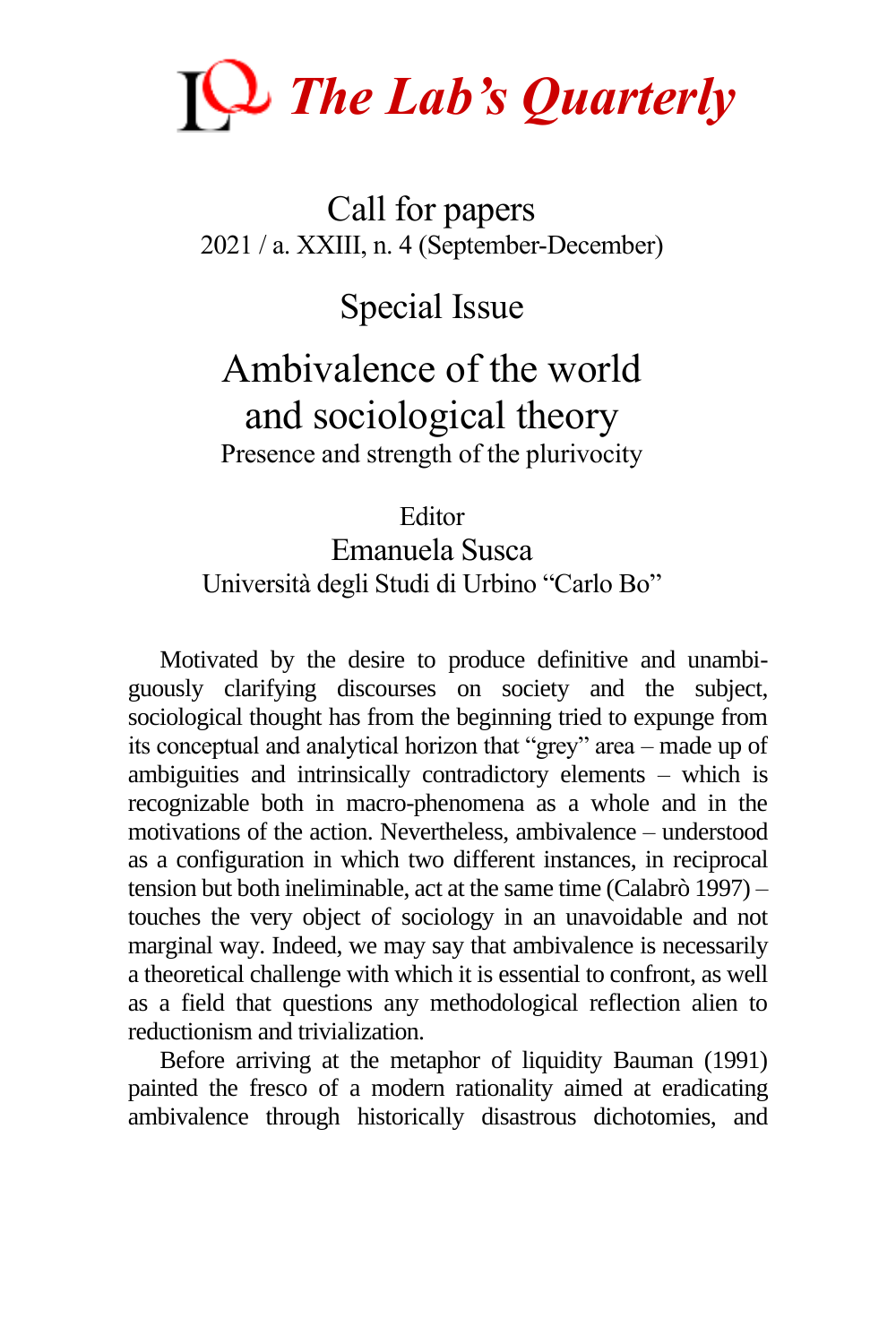

opposed to that tragic past the project or the utopia of a postmodernity finally able to take charge of ambivalence itself by consciously accepting the difference and freedom of what escapes rigid categorizations. However, although three decades have passed, and apart from some studies often pioneering and of considerable value, sociological theory as a whole has shown itself to be unwilling to deepen, even critically, those baumanian analyses and to delve into the many trajectories of a topic that is anything but marginal or avoidable.

In fact, even today we can mostly see two opposing temptations corresponding to two intellectual postures. On the one hand, the anxiety to reduce complexity induces many to reject or drastically limit the presence of ambivalence, which therefore remains relegated to a secondary role of pathological discrepancy and ultimately is expelled by a self-declared science of the norm and the social order. On the other hand, a far from extinguished postmodernist tendency leads many to triumphantly celebrate ambivalence as the foundation and characteristic feature of the human condition, often forgetting that sociological work passes through determination and objectification that are prerequisites of communication and confrontation, both within the sociological community and outside it.

Escaping both of those opposite extremes, this Call wants to invite reflection on a notion that proves to be fundamental to understand the social bond, the dialectic persistence/change, and the concrete condition itself of those who inhabit the world.

For the realization of the special issue of "The Lab's Quarterly" on this topic, both theoretical and theoretical/empirical contributions deepening the theme of ambivalence will be welcomed. Even in the autonomy of exposition and argumentation, contributions should focus on one or more of the following issues:

1) In what ways, and with what heuristic value, classical and contemporary sociology deals with ambivalence? If great authors like Simmel, Elias or Merton have addressed in a more direct way the area of indeterminacy and the many social antinomies, it is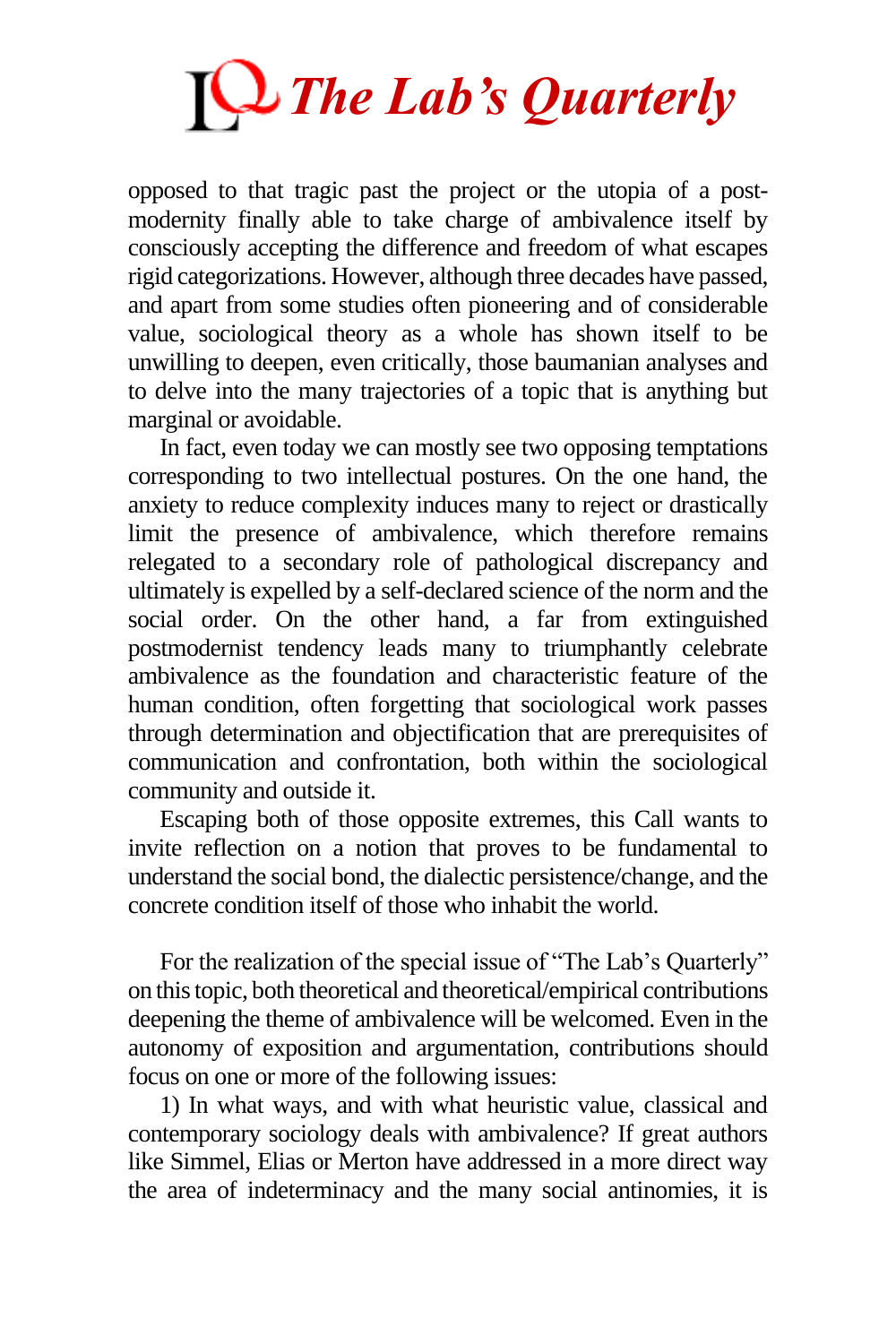# *The Lab's Quarterly*

indeed undeniable that sociological reflections had soon to come to terms with the ambivalence of the world and of behaviours, with frequently interesting and topical results.

2) To what extent can the notion of ambivalence help to formulate or re-formulate a theory of social action that is *realistic,* but at the same time does not renounce the ambition to be precisely "theory"? Already refuted over time by several theorists and researchers, the *aut aut* between rationality and irrationality returns in many ways to propose itself in the social sciences, with outcomes that certainly do not facilitate neither authentically *scientific* analysis nor the advancement of our ability to understand.

3) Since the notion of social structure refers to the idea of frameworks that persist and reproduce themselves, could ambivalence help explain the change? Objectifying can imply the possibility to acknowledge an ambivalence of a structural type, wondering if and to what extent subjects can remove this ambivalence, or under what conditions ambivalence itself can instead lead to restructurings of more or less wide scope.

4) How could ambivalence be used as an instrument of empirical analysis? Beyond any Manichean – and now anachronistic – opposition between supporters of "quantity" and "quality", the ambivalence inherent in the phenomena, as well as in relationships and subjects themselves, urges a collection and elaboration of empirical materials more sensitive to plurivocity and to the many shades of what tends to remain "unsaid" or difficult to observe.

5) What interdisciplinary dialogue this matter is calling for? If sociology came to deal with ambivalence later than philosophy and psychology, it is now perhaps possible to think of ambivalence itself in an authentically multidisciplinary perspective, going beyond boundaries that have been overcome and can be overcome between different human and social sciences, and going beyond their opposition to natural and supposedly "exact" sciences .

6) Can ambivalence enrich the point of view of critical sociology? After a long season in which an Enlightenment disposition has targeted duplicity especially to expose the ideology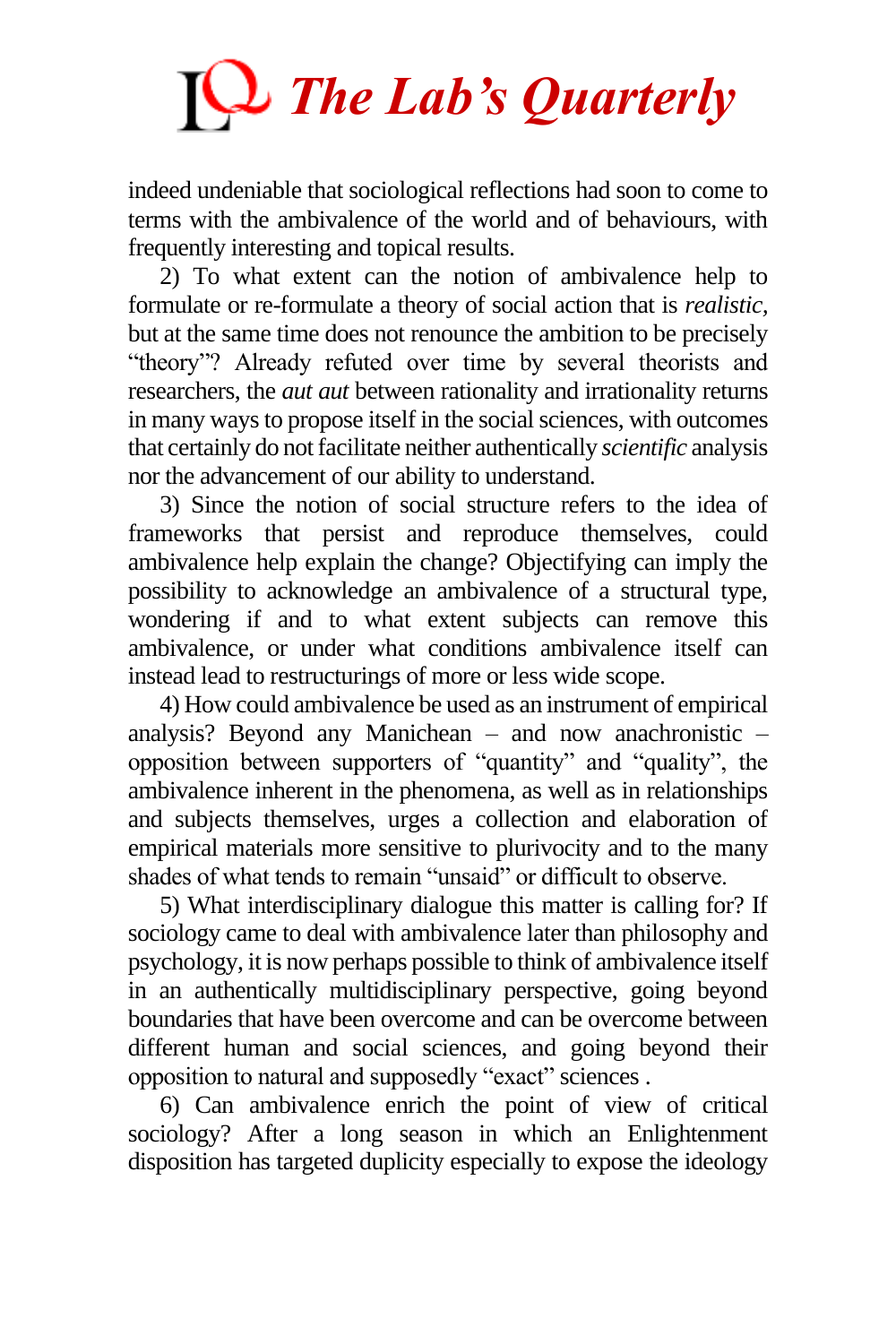# *The Lab's Quarterly*

of others, the notion of ambivalence could finally help to understand both the possible acquiescence of those subject to domination and the common "good faith" of those who objectively benefit from domination itself.

References

- BAUMAN, Z. (1991a). *Modernità e ambivalenza*. Torino: Bollati Boringhieri, 2010.
- BAUMAN, Z. (1991b). La costruzione sociale dell'ambivalenza. In Id., *Globalizzazione e glocalizzazione* (pp. 326-335). Roma: Armando, 2005.
- CALABRÒ, A.R. (1997). *L'ambivalenza come risorsa. La prospettiva sociologica*. Roma-Bari: Laterza.
- CRESPI, F. (1994). *Imparare ad esistere*. Roma: Donzelli.
- ELIAS, N. (1936-1939). *Über den Prozess der Zivilisation. Soziogenetische und psychogenetische Untersuchungen* (2 vols). Basel: Haus zum Falken.
- FAVEZ-BOUTONIER, J. (2004). *La notion d'ambivalence. Étude critique, valeur séméiologique*. Paris: L'Harmattan.
- DONATI, P. (1989). L'ambivalenza sociologica nel pensiero di R.K. Merton. In C. Mongardini, S. Tabboni (a cura di), *Il pensiero di Merton nella sociologia contemporanea* (pp. 115-134). Genova: ECIG.
- FORNARI, F. (2000). L'ambivalenza dell'agire sociale nella teoria sociologica di Franco Crespi. *Studi di sociologia*, 38(1): 95-100.
- HELLER, A. (1990). The Contingent Person and the Existential Choice. *The Philosophical Forum*, 21(1-2): 53-69.
- MAZZEO, M. (2009). *Contraddizione e melanconia. Saggio sull'ambivalenza*. Macerata: Quodlibet.
- MERTON, R. K., BARBER, E. (1963). *Sociological Ambivalence*. New York: Columbia University Press.
- NEDELMANN, B. (1986). *Social Ambivalence and "Eigendynamik"*. Florence: European University Institute.